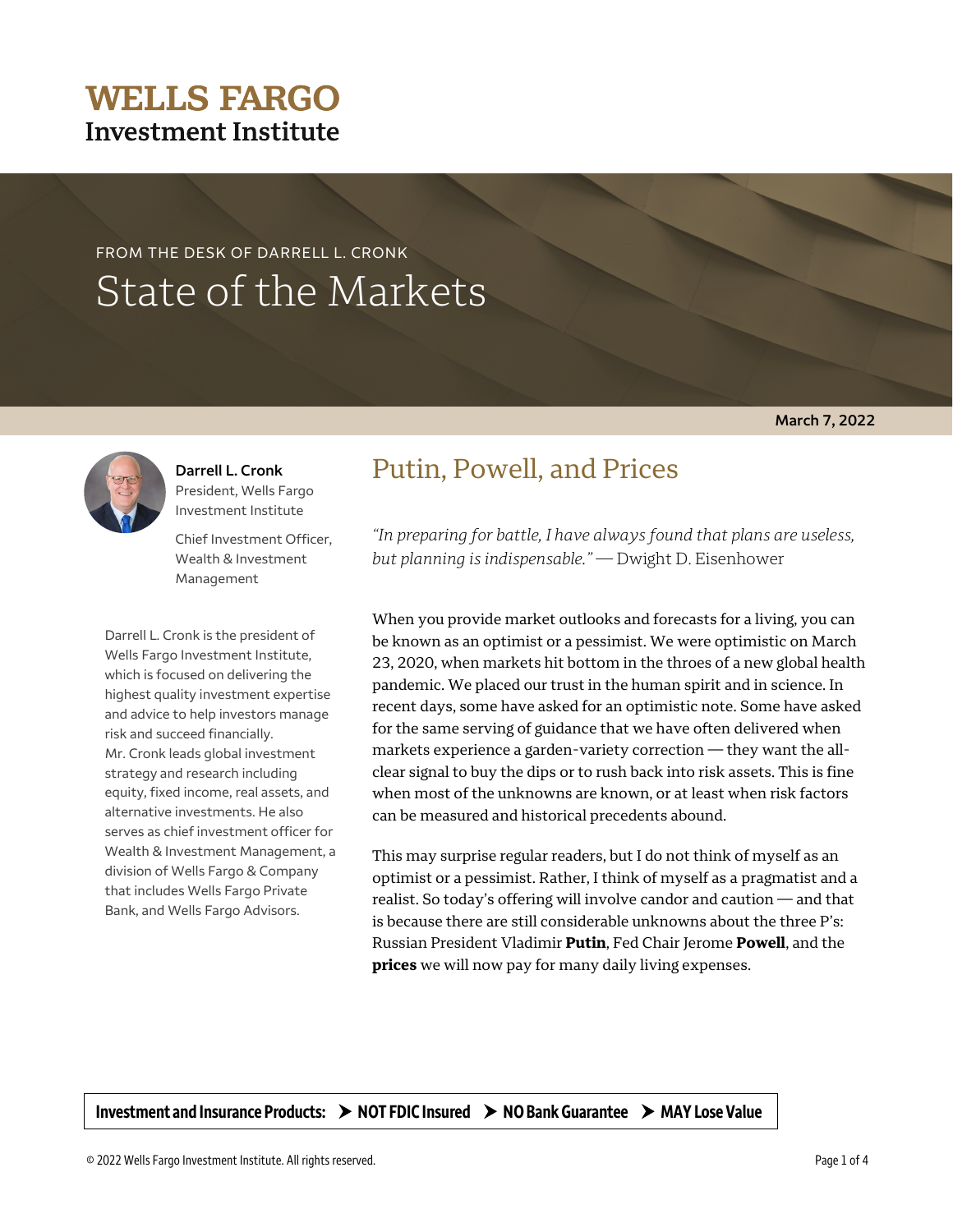### **Putin**

We can create market forecasts. We can track economic trends. We can even develop a base case with great conviction about geopolitical events like elections and trade disruptions and negotiations between superpowers. What we cannot do is predict the behaviors of a political leader initiating a war of choice bent on destruction and now effectively exiled from the global community.

When we map out potential scenarios in Eastern Europe, the most far-reaching tail risk event possibilities remain on the table — threats to use nuclear weapons, military incursions that extend deeper into Eastern Europe, the shutdown of much of the energy flow to Europe, and an escalation of military intervention by NATO. To be clear, we do not expect these things to happen, nor do we want these things to happen, but none can be dismissed from our scenario planning just yet. Putin's actions, with no easy or clear off-ramp to de-escalate, are one unknown for markets.

Another unknown is the potential unintended consequences of economic sanctions, including cutting off Russia from The Society for Worldwide Interbank Financial Telecommunication (SWIFT) system and seizing central bank reserves held abroad. Weaponizing financial systems by using banks and not tanks at this scale is relatively unprecedented. I am not saying these severe economic sanctions are bad, but they are new. Game theory teaches us that when you change the rules of the game, the players change how they play. We do not yet fully know the ramifications of these actions, and the world, along with financial markets, need adjustment time to adapt.

### **Powell**

The risk of a Federal Reserve (Fed) policy error was already high long before geopolitics factored into the calculus. Now the risk is significantly higher, complicated by both an economic and territorial war — both difficult to accurately predict. The path for Chair Powell and the Fed to remove the oxygen from rising inflation without snuffing out economic growth has narrowed considerably.

All eyes were on Fed Chair Powell last week as he testified before the House Financial Services Committee and the U.S. Senate Committee on Banking, Housing, and Urban Affairs. All eyes will be on Powell when he takes the podium on March 16 and announces, as he's foreshadowed, that the Fed will begin hiking rates, normalizing policy, and taking the fight to inflation. Powell's battle against inflation, in our view, is one in which he has no choice.

The Fed and other global central banks find themselves locked in battle with their own mortal enemy inflation. The transitory inflation of last year became the persistently high inflation of this year, and we believe many central banks find themselves behind the curve — both needing to raise rates to fight inflation and needing to test how aggressive they can be during a global disruption. There is little doubt among market observers, however, that the Fed needs to begin its policy tightening now and likely has some distance to travel to combat broadening and rising inflation.

### **Prices**

While Putin wages a war of choice, and Powell a battle with no choice, we think it will be difficult consumer choices that ultimately determine the trajectory of economic growth. We have often pointed out that consumer spending drives 70% of U.S. gross domestic product (GDP) growth. As consumers feel the bite of inflation in their grocery bills and at the gas tank, as prospective homebuyers think twice when they see rising mortgage rates, as consumers spend more to heat and cool their homes, and as travelers weigh whether to head back to airports, there is likely to be some increased hesitation to spend on discretionary purchases.

© 2022 Wells Fargo Investment Institute. All rights reserved. Page 2 of 4 More under the radar are the risks of significant supply disruptions many don't see each day. For example, metals like platinum and palladium, key inputs into catalytic converters for auto production, are key exports for Russia. Similarly, neon gas is a major export of Russia and a key input into semiconductor production. Both of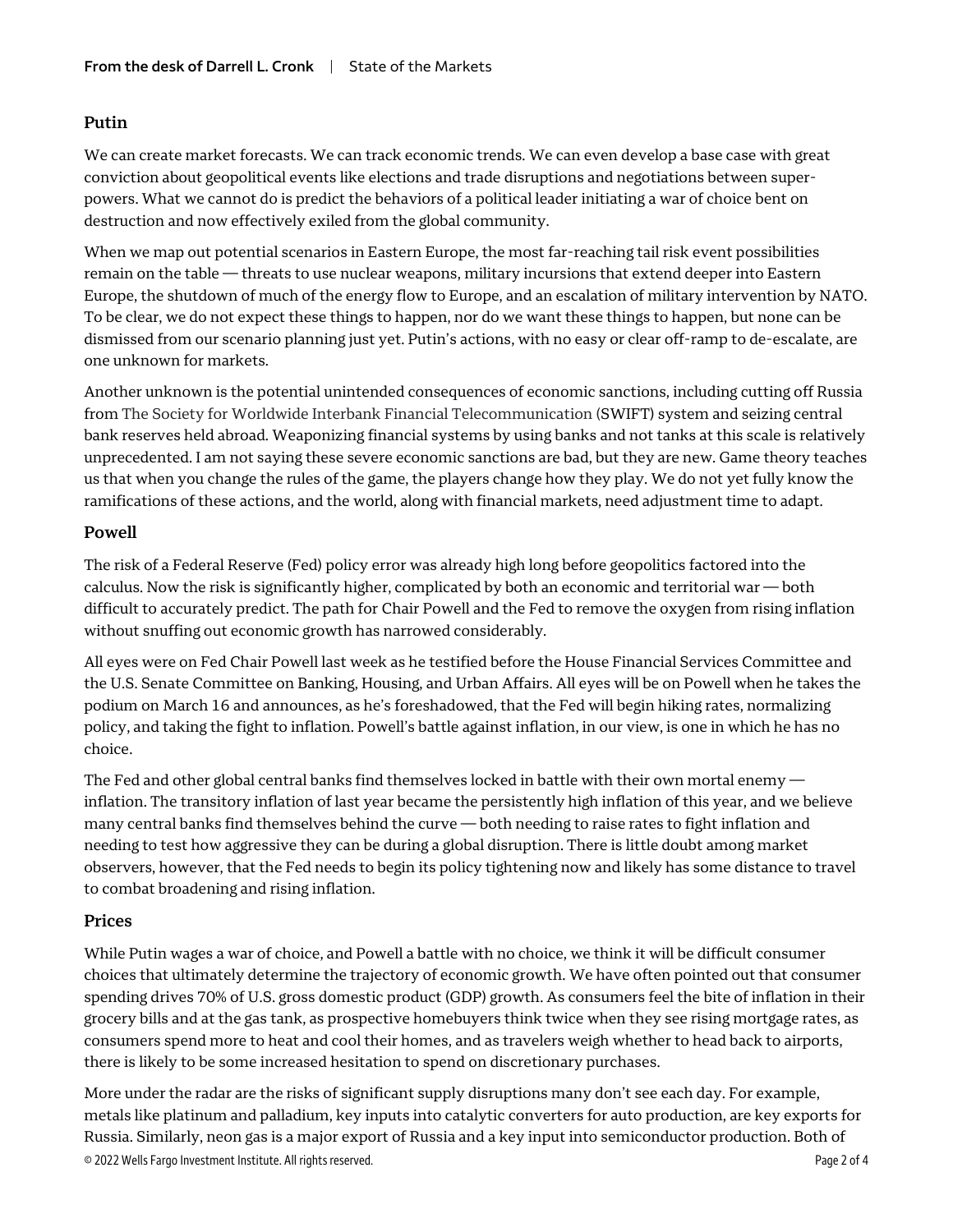these sectors (autos and semiconductors) were hit hard last year with bottlenecks from the pandemic supply chain disruptions. While existing supplies today are sufficient to last for several months, if disruptions persist, we expect that prices will undoubtedly rise, even assuming companies can obtain the raw commodity inputs.

Overall, the impact of a commodity supply shock reveals itself through a rise in prices and its resulting feedback to economic activity. For economic growth, it is important to note that whether the physical supply shock actually occurs or whether prices rise owing to higher risk premiums is immaterial. The damage to purchasing power remains the same. The duration and stickiness of this shock on prices will ultimately determine the materiality of price resets and the denting impacts to growth.

Bottom line, investors can afford to exercise some patience and discipline today. We believe selling into a selloff simply to raise cash is generally a harmful idea unless you believe the next recession is imminent, which we do not. Specific to equities, most U.S. and global indexes have broken through key support levels and continue to set lower highs and lower lows. Therefore, if your time horizon is long, then averaging into markets in correction territory has often proven long-term beneficial. If, however, you were looking for the bottom of this latest retreat, most signs would still point to the fact that we have found a low, but may not have found the low for this correction quite yet.

Important tenets during any period of uncertainly that apply once again today include: working with an investment professional to assess your portfolio (we favor sticking with quality, large-cap stocks with strong balance sheets); be defensive with fixed-income investments in what we believe will be a rising-rate environment; fully allocate to commodities based on investment objectives; and consider using alternative assets to buffer risk.

Just as Eisenhower's plan for the D-Day invasion in Normandy changed — in fact, it was originally planned for May 1944, then for June 5, and then finally moved to the June 6 date we remember each year  $-$  your investment plan may very well change. Do the planning anyway. Have the planning conversation with a trusted advisor anyway. Do the work now, so that when conditions on the ground change and more of the unknowns become knowns, you are ready to adapt your plan to new realities.

### **Addendum**

Most days, our job is to take quantitative facts, data, and models and provide guidance on what is happening with markets and economies. It is a humbling job fraught with complexity in an attempt to predict the future through forecasts. However, we would be remiss if we did not acknowledge the human tragedy unfolding in Eastern Europe currently.

I concede that our words are not equal to the gravity of the moment as we attempt to make sense of the senseless. Lives, families, cities, and even countries are disrupted and lost with immense pain and suffering inflicted on so many. History is littered with examples of tyrants attempting to conquer, divide, and rule over people and geographies. History also provides a multitude of instances where human strength and resolve have shaped turning points in an unrelenting search for freedom and human decency. Ultimately, leadership is about defining reality and giving hope. Let us hope for the people of Eastern Europe that one of these turning points lies in the very near future.